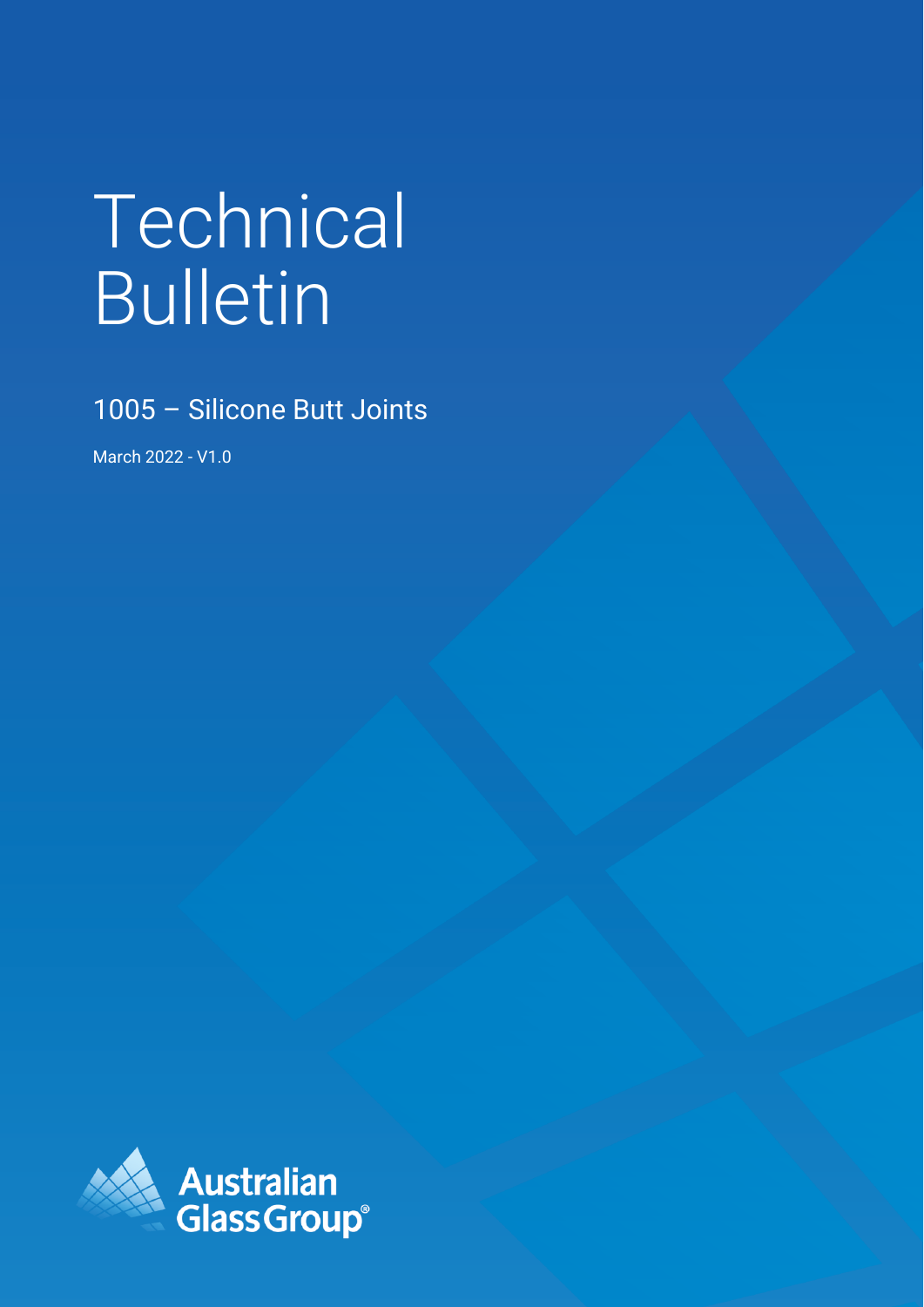## 1005 – Silicon Butt Joints

### Cited National Standards

• AS 1288: Glass in Buildings - Selection and installation.

### Other Cited Documents

- Dow Corning Asia Pacific Manual
- AGG Technical Bulletin: TB 1009 Wind Loads
- AGG Technical Bulletin: TB 1015 Glass Fins

## Introduction

Under the right circumstances, a silicone butt joint can be considered as a full edge support. These circumstances are for an included angle of 90° to 160° however the silicone joint and glass must be designed appropriately. First we will consider single glazing, then the more complex double glazing.

Silicone itself has some minimum requirements as per Dow Corning's Manual: a minimum glueline and bite of 6mm, and a joint aspect ratio of between 1:1 to 3:1 in cross section. These silicone requirements may determine the glass thickness. Also, the gap between glass panes for glass thicker than 12mm must be a minimum of half that thickness.

Page 1 of 8

#### **AGG NSW**

#### **AGG VIC**

140 Gilba Rd Girraween, NSW P: (02) 9896 0566 F: (02) 9896 0190 81-83 Rushdale St Knoxfield, VIC P: (03) 9730 7400 F: (03) 9730 7488

39 South Arm Rd Rokeby, TAS P: (03) 6247 1625

**AGG TAS**

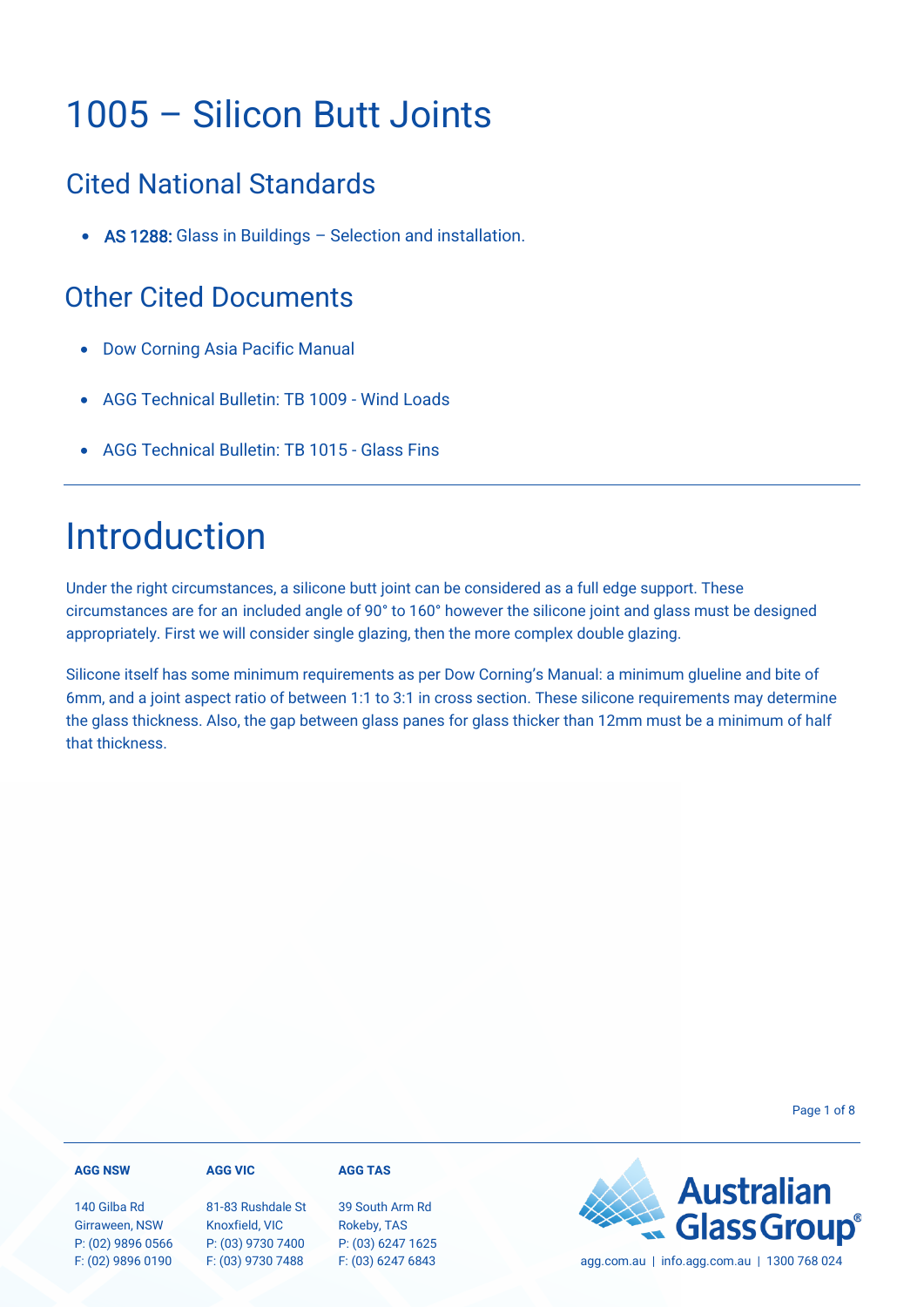# Single Glazing

To design a 90° single glazed butt joint, the silicone shall be designed as per AS 1288 Appendix F for structural glazing.

The formula is: 0.5 x span (mm) x ULS wind pressure (kPa) divided by silicone tensile strength (kPa).

For example, a window pane that is 3000mm high, 1400mm wide in an N3 wind zone has a 2.03kPa corner wind pressure and using DowSil 795 structural silicone with a tensile strength of 210kPa...

The resulting minimum silicone bite is  $0.5 \times 1400 \times 2.03 \div 210 = 6.767$  mm. As this is the minimum silicone bite, the next size up glass thickness must be used which is 8mm. Now the glass itself can be designed as 4 edge supported as per AS 1288 Section 4.



- SG Passing Butt Joint



To increase the available structural bite, a mitre joint can be used instead of a passing butt joint, see below detail. With the above example of 3000h x 1400w, using a mitre joint now gives an available structural bite of 8mm whilst still using 6mm thick glass. Mitred edges are an additional production process.



Page 2 of 8

#### **AGG TAS AGG NSW AGG VIC Australian** 140 Gilba Rd 81-83 Rushdale St 39 South Arm Rd **Glass Group®** Girraween, NSW Knoxfield, VIC Rokeby, TAS P: (02) 9896 0566 P: (03) 9730 7400 P: (03) 6247 1625 F: (02) 9896 0190 F: (03) 9730 7488 F: (03) 6247 6843 agg.com.au | info.agg.com.au | 1300 768 024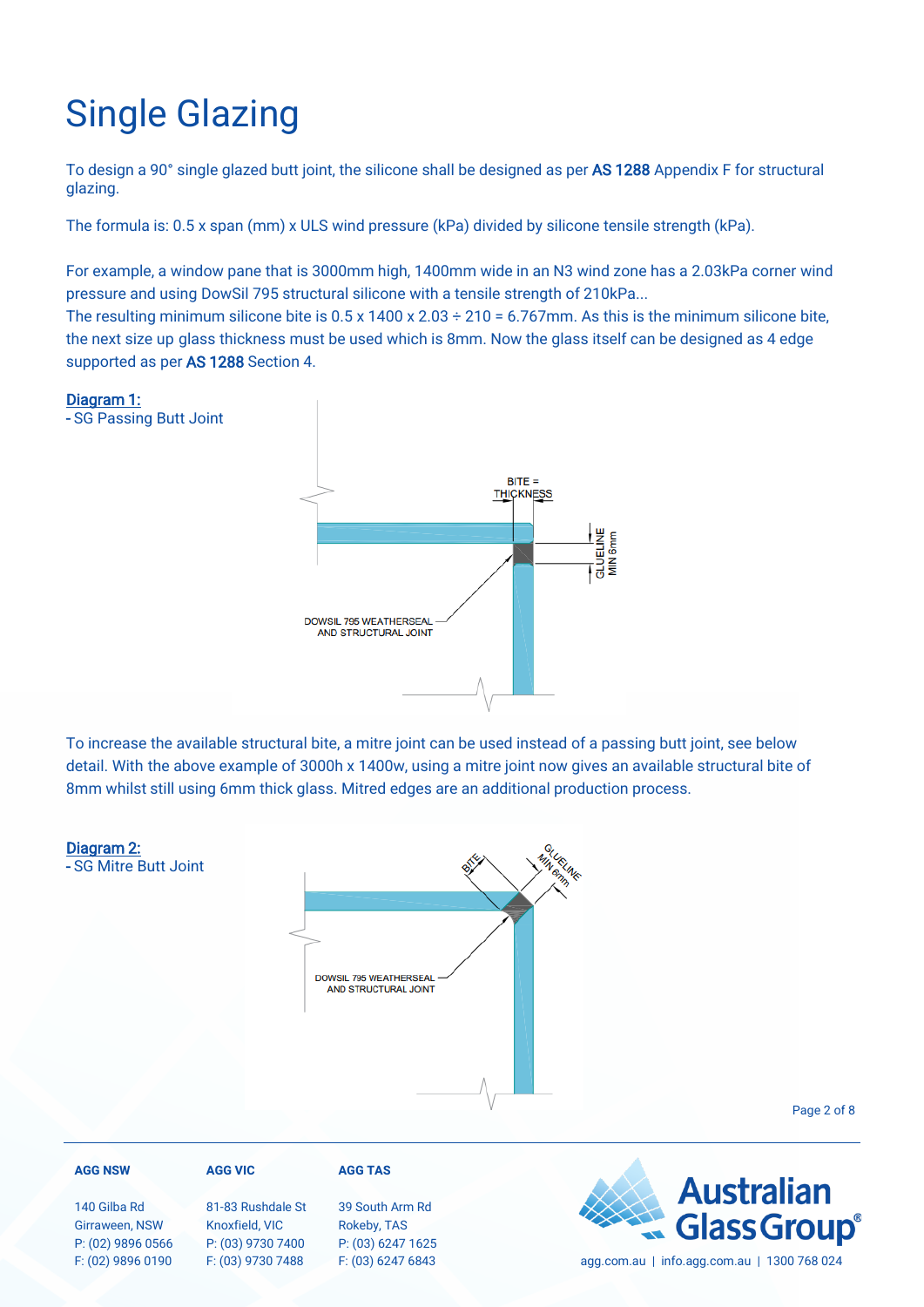For faceted glazing with an angle between 90° to 160°, glass and silicone shall be designed as per section 9 of AS 1288. The formula is more complex for faceted silicone design compared to a 90° butt joint. As the angle increases from 90° up to 160° the joint and glass combined provide less support, so glass thickness will increase. Using a mitred joint increases the amount of silicone bite available, but is an additional process that must be done to the glass during manufacture.

Bite = angle factor F x panel width B (mm) x wind pressure ULS (kPa)  $\div$  silicone tensile strength (kPa) F =  $1 \div (2 \times \cos(\theta \div 2))$  where  $\theta$  = angle between panes in degrees.

For a faceted make up that's 3000mm high, 1400mm wide, in an N3 wind zone and has an angle of 130° between panes:

 $F = 1 \div (2 \times \cos(130 \div 2)) = 1.183$ Bite = 1.183 x 1400 x 2.03 ÷ 210 = 16.01mm. This is significantly larger than the required bite for the 90° silicone butt joint calculated above.



P: (02) 9896 0566 F: (02) 9896 0190

P: (03) 9730 7400 F: (03) 9730 7488

Page 3 of 8

| <b>AGG NSW</b>                      | <b>AGG VIC</b>                      | <b>AGG TAS</b>                           |                                    |
|-------------------------------------|-------------------------------------|------------------------------------------|------------------------------------|
| 140 Gilba Rd                        | 81-83 Rushdale St                   | 39 South Arm Rd                          | <b>Australian<br/> Glass Group</b> |
| Girraween, NSW<br>D. (00) 0000 0000 | Knoxfield, VIC<br>D. (00) 0700 7400 | Rokeby, TAS<br>$D. (00)$ $C0$ $17$ $100$ |                                    |

P: (03) 6247 1625

F: (03) 6247 6843 agg.com.au | info.agg.com.au | 1300 768 024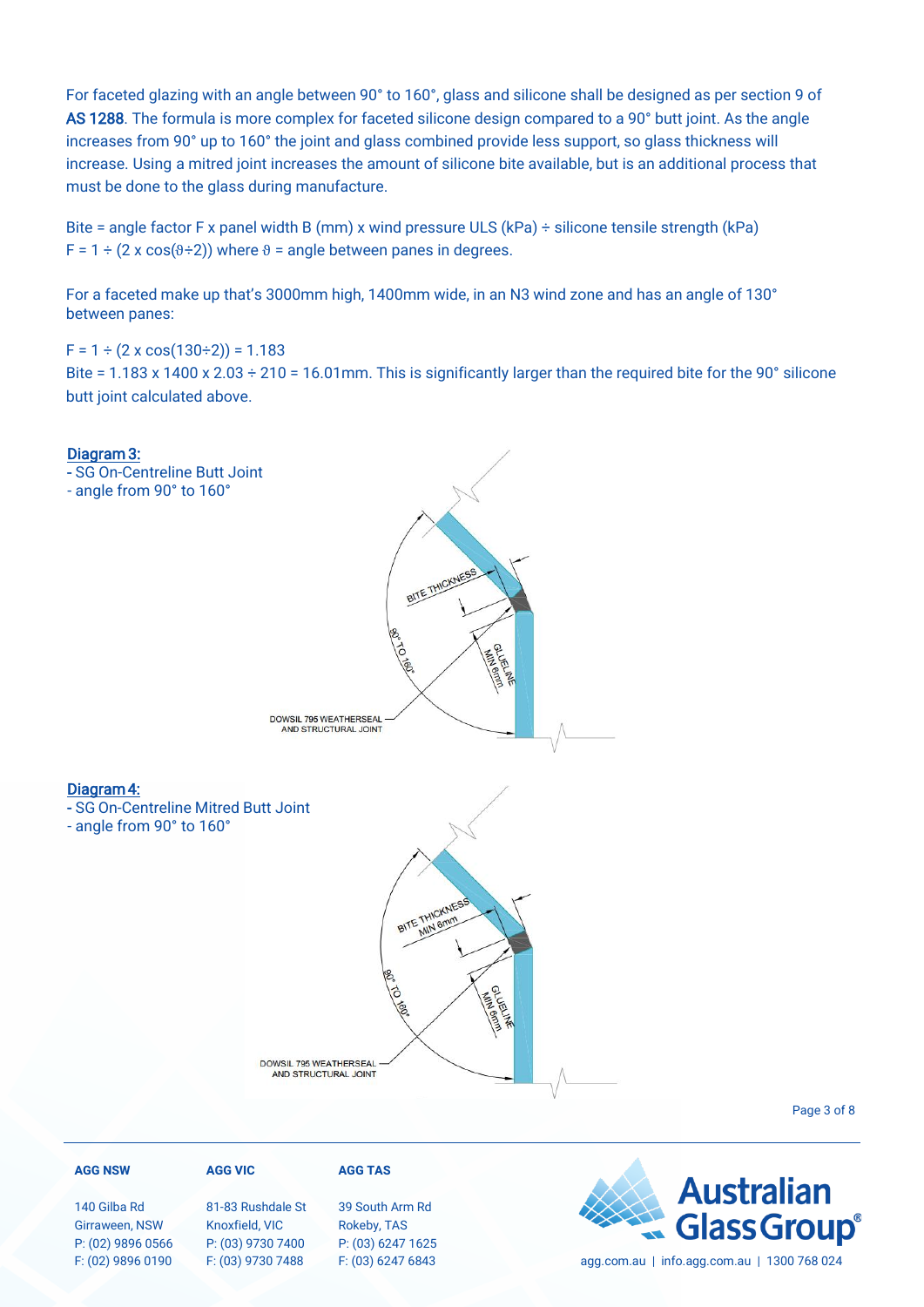Once the angle between glass is above 160°, there is no support gained from the silicone. All the silicone is now doing is keeping the weather out and is known as a weatherseal. Glass must then be designed as two edge supported, with the span (typically height) being the distance between framed edges.



### Double Glazing

Silicone butt joints can also be accomplished with Double Glazed Units (DGU), but DGU's do have more stringent performance criteria and additional detailing. As per AS 1288 section 3, wind pressures are shared between both panes of a double glazed unit. As load from this will be transferred to the frame, the load path from the glass through the silicone butt joint to the frame is typically within the head and sill. For a 90° butt joint, this load path is relatively simple. Take the previous example we used above where the minimum silicone bite required was 6.767mm and it required an 8mm glass pane. If this was a double glazed unit instead, the maximum available silicone bite is the combined thickness of the inner and outer panes. So for a 6/12/6 DGU, the maximum available silicone bite is 6 + 6 = 12mm. As this is comprised of two small silicone joints, each one must still meet the silicone constraints. Therefore, each pane must be a minimum of 6mm to ensure these constraints are met. The IGU can then be designed as 4 edge supported as per AS 1288.

There are several options for constructing a 90° double glazed silicone butt joint. These are: a passing butt joint, single stepped and double stepped. The passing butt joint is the simplest option and is therefore the easiest to manufacture. When using/specifying Softcoat LowE glass, care must be taken for any stepped option to ensure the coating is not on the stepped lite of the DGU as the coating cannot be exposed. Hardcoat LowE can be used for such application however, but may have some aesthetic issues when in contact with silicone. Contact AGG for assistance when specifying Hardcoat LowE stepped units.

Page 4 of 8

#### **AGG NSW**

#### **AGG VIC**

140 Gilba Rd Girraween, NSW P: (02) 9896 0566 F: (02) 9896 0190

#### 81-83 Rushdale St Knoxfield, VIC P: (03) 9730 7400 F: (03) 9730 7488

39 South Arm Rd Rokeby, TAS P: (03) 6247 1625

**AGG TAS**



F: (03) 6247 6843 agg.com.au | info.agg.com.au | 1300 768 024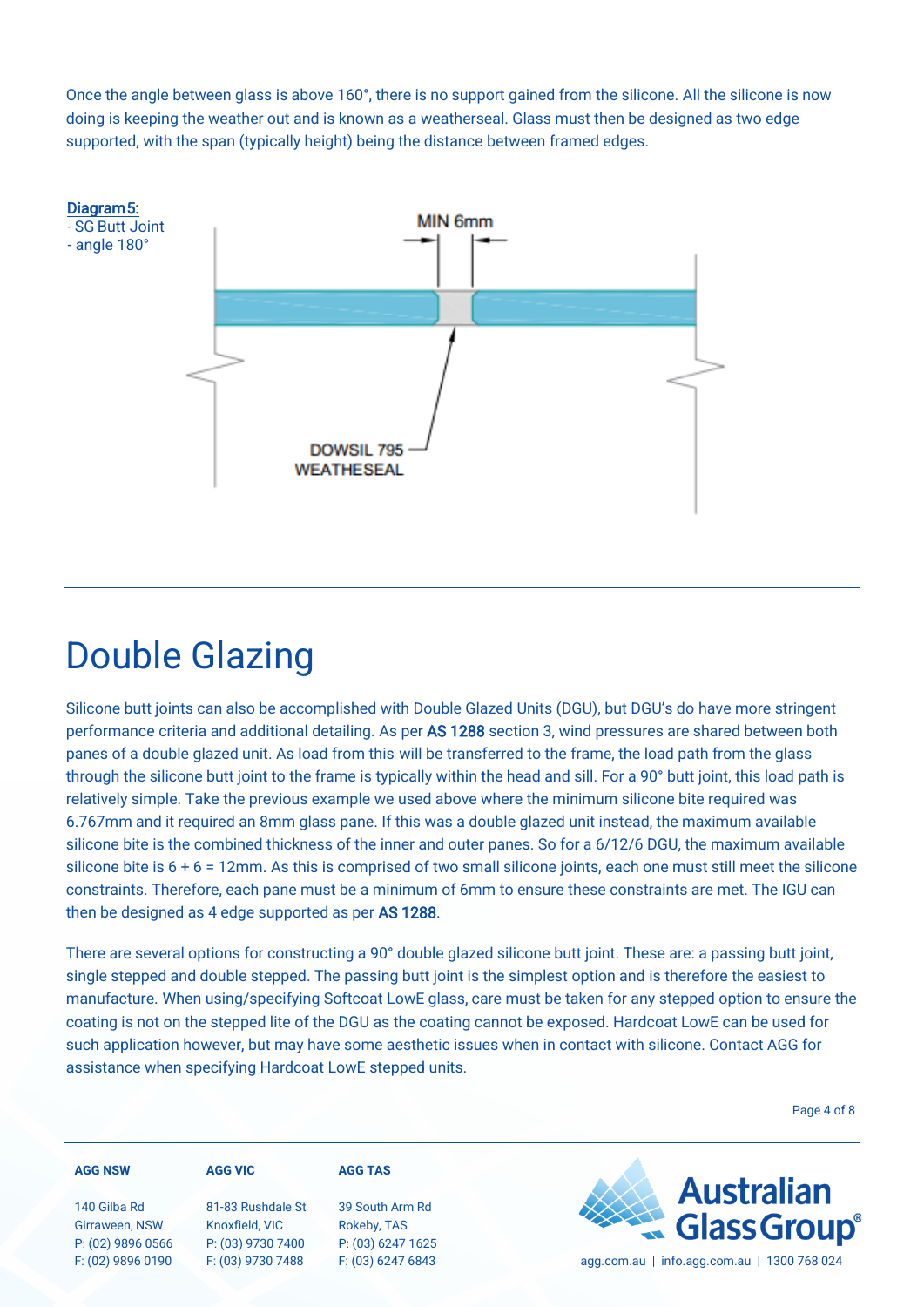#### Diagram 6:





#### Diagram 8:



Page 5 of 8

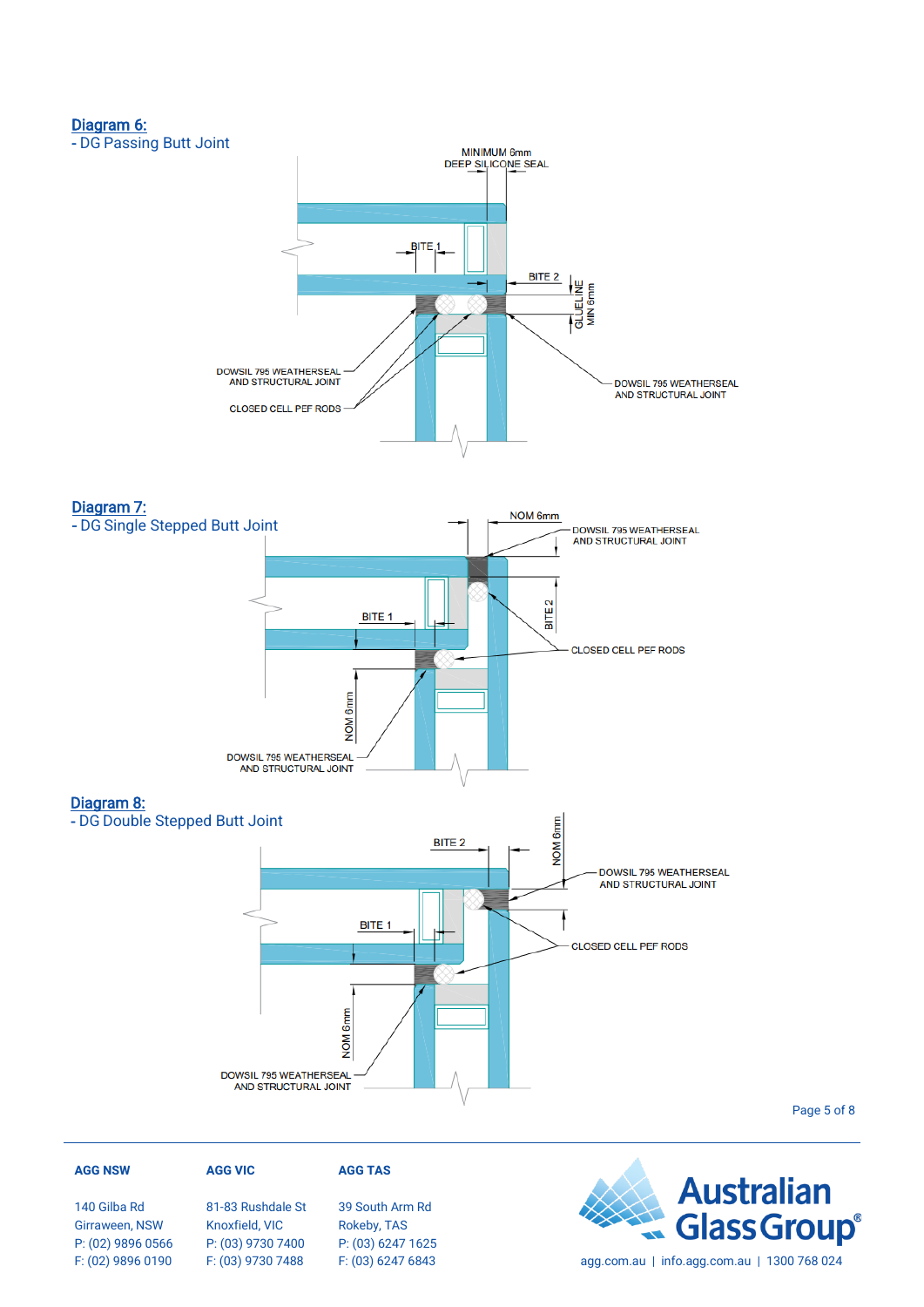For faceted DGU's the load path though the silicone joint is far more complex. Email AGG Technical for design at technical@agg.com.au.

Note that Mitred glass is not an option for faceted DGU's.



For an IGU with a 160° to 180° degree silicone butt joint, much like the single glazed version there is no support gained from the silicone joint. The IGU's must be designed as two edge supported. Unlike two edge supported monolithic glass which has a deflection limit of span/60mm, two edge supported IGU's have a deflection limit of span/150mm. This often requires thicker glass which can often result in a IGU make-up which is not commercially viable.

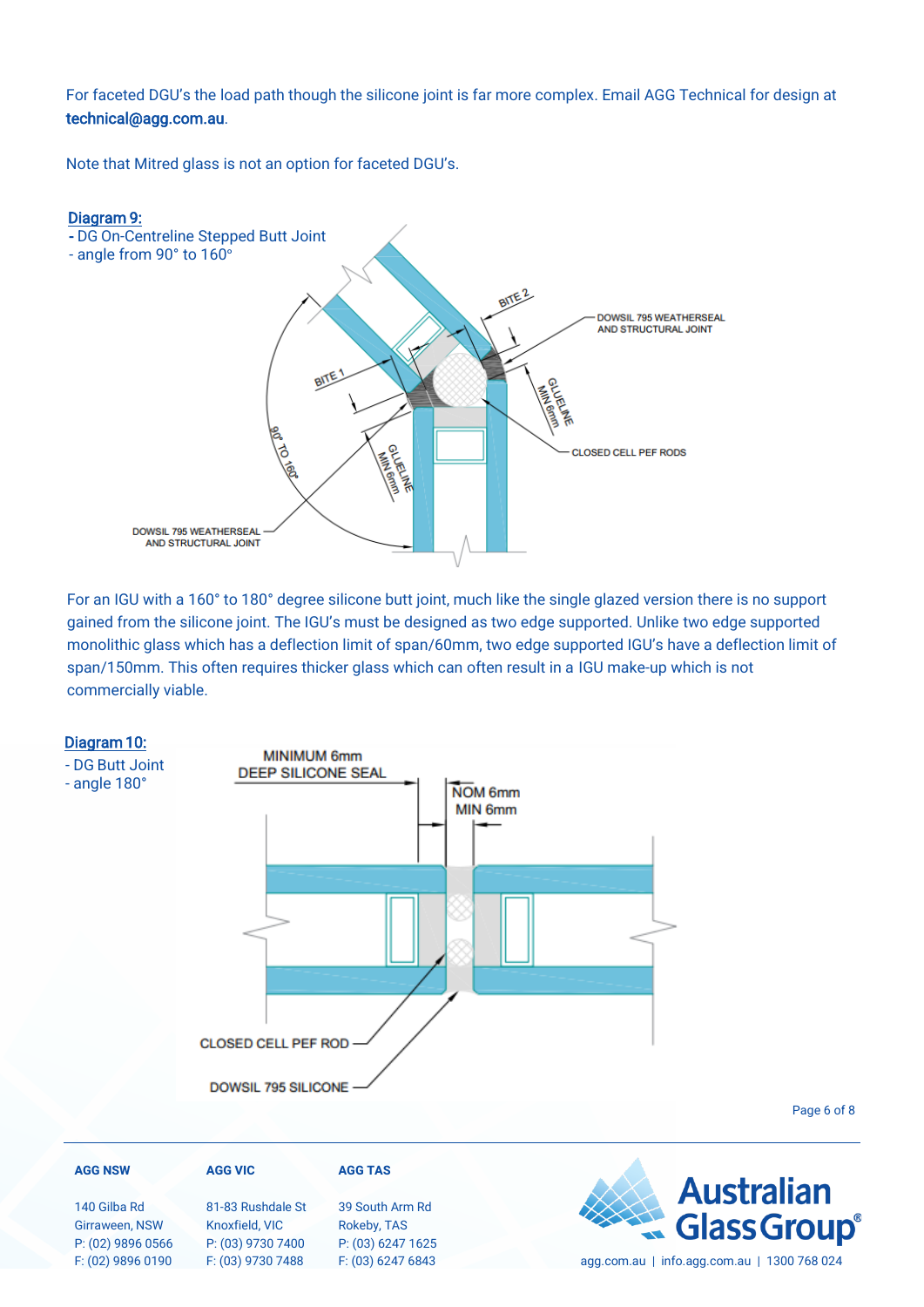## Fin Glazing

Finally, there is the option of glass Fins. For both single and double glazed glass, the calculation for the silicone bite is the same as Section 9 of AS 1288. The double glazed option requires a minimum Fin thickness of 19mm as PEF rods are required between the DGU's to protect the DGU secondary seal; meaning a minimum gap of 6mm between panes is recommended.

For the single glazed option, the minimum gap between panes is 3mm as no PEF rods are required. Including the silicone bite requirements, the minimum Fin thickness for monolithic glass is 15mm. Note: with a 3mm gap between glass panes installation may prove difficult. For more information see [Technical Bulletin 1015 - Glass Fins](https://agg.com.au/wp-content/uploads/2022/03/AGG-Technical-Bulletin-1015-Glass-Fins.pdf).

#### Diagram 11:



#### Diagram12: - DG Butt Joint with Fin



Page 7 of 8

#### **AGG NSW** 140 Gilba Rd **AGG VIC** 81-83 Rushdale St **AGG TAS** 39 South Arm Rd

Girraween, NSW P: (02) 9896 0566 F: (02) 9896 0190 Knoxfield, VIC P: (03) 9730 7400 F: (03) 9730 7488 Rokeby, TAS P: (03) 6247 1625